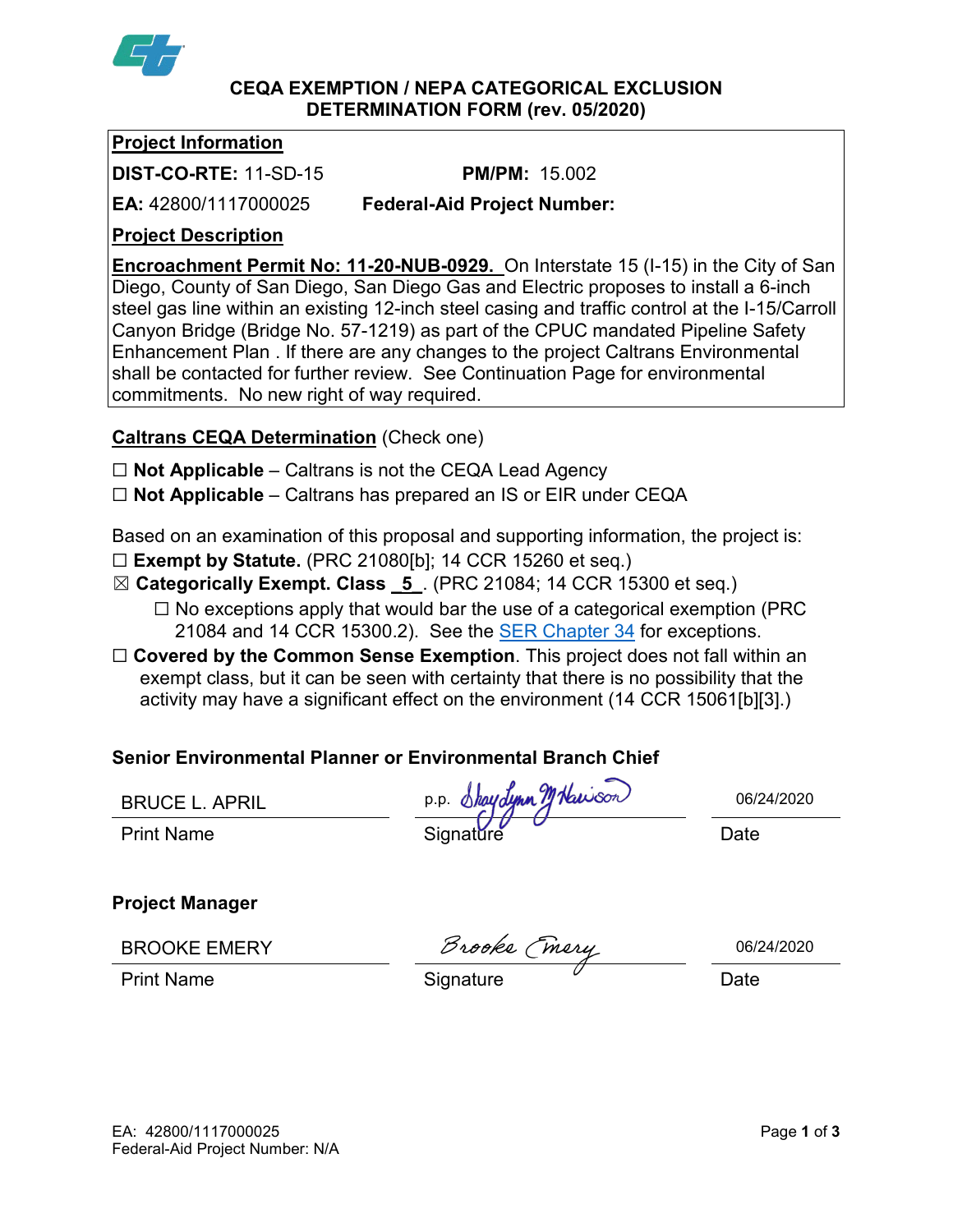

#### **CEQA EXEMPTION / NEPA CATEGORICAL EXCLUSION DETERMINATION FORM**

## **Caltrans NEPA Determination** (Check one)

Caltrans has determined that this project has no significant impacts on the environment as defined by NEPA, and that there are no unusual circumstances as described in 23 CFR 771.117(b). See [SER Chapter 30](https://dot.ca.gov/programs/environmental-analysis/standard-environmental-reference-ser/volume-1-guidance-for-compliance/ch-30-categorical-exclusions#exception) for unusual circumstances. As such, the project is categorically excluded from the requirements to prepare an EA or EIS under NEPA and is included under the following:

☐ **23 USC 326:** Caltrans has been assigned, and hereby certifies that it has carried out the responsibility to make this determination pursuant to 23 USC 326 and the Memorandum of Understanding dated April 18, 2019, executed between FHWA and Caltrans. Caltrans has determined that the project is a Categorical Exclusion under:

## ☐ **23 CFR 771.117(c): activity (c)(Enter activity number)**

☐ **23 CFR 771.117(d): activity (d)(Enter activity number)**

☐ **Activity Enter activity number listed in Appendix A of the MOU between FHWA and Caltrans**

□ 23 USC 327: Based on an examination of this proposal and supporting information, Caltrans has determined that the project is a Categorical Exclusion under 23 USC 327. The environmental review, consultation, and any other actions required by applicable Federal environmental laws for this project are being, or have been, carried out by Caltrans pursuant to 23 USC 327 and the Memorandum of Understanding dated December 23, 2016 and executed by FHWA and Caltrans.

### **Senior Environmental Planner or Environmental Branch Chief**

| <b>NOT APPLICABLE</b>                |           |      |
|--------------------------------------|-----------|------|
| <b>Print Name</b>                    | Signature | Date |
|                                      |           |      |
| <b>Project Manager/ DLA Engineer</b> |           |      |
| <b>NOT APPLICABLE</b>                |           |      |
| <b>Print Name</b>                    | Signature | Date |
|                                      |           |      |

#### **Date of Categorical Exclusion Checklist completion:** N/A **Date of Environmental Commitment Record or equivalent:** N/A

Briefly list environmental commitments on continuation sheet if needed (i.e., not necessary if included on an attached ECR). Reference additional information, as appropriate (e.g., additional studies and design conditions).